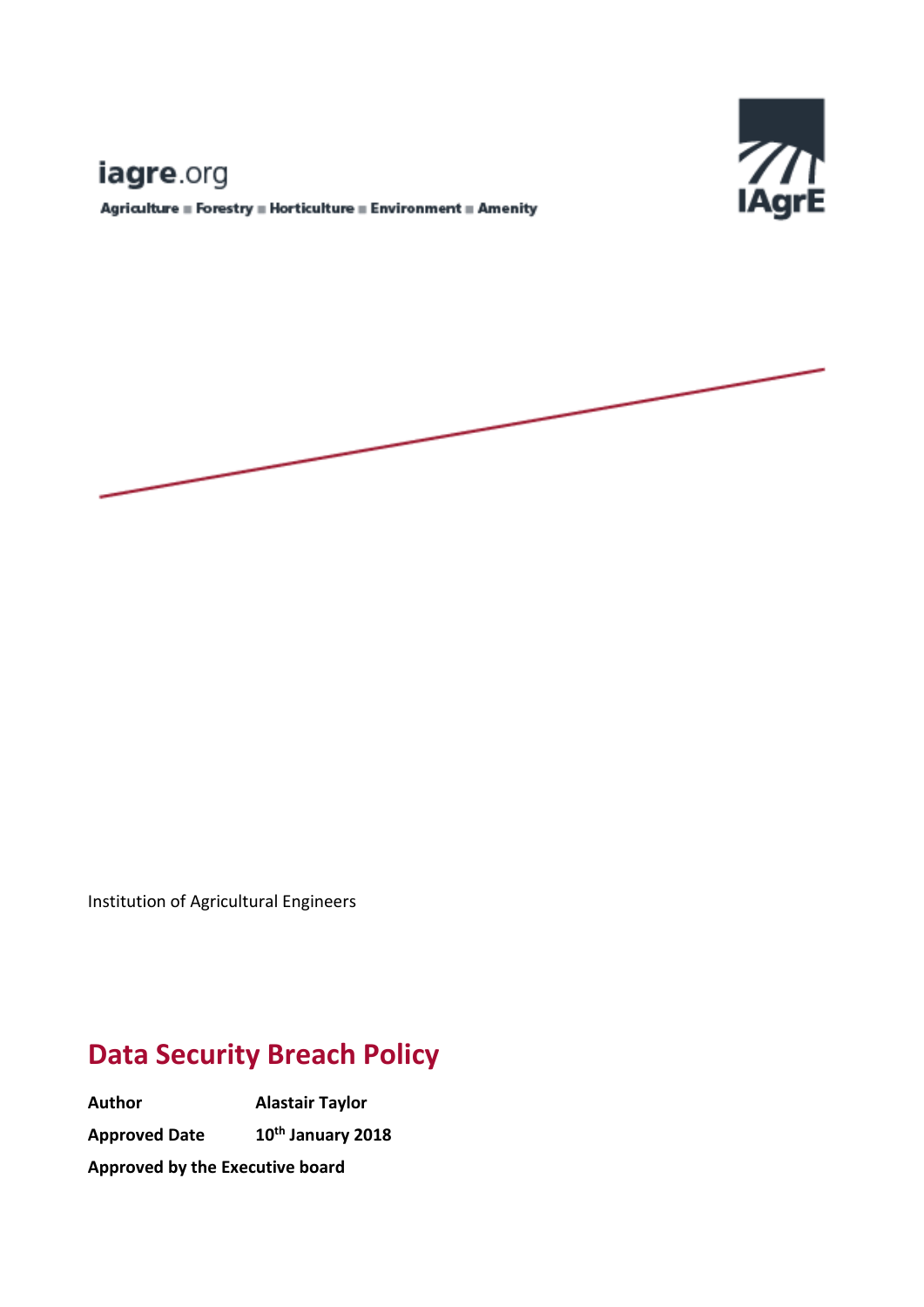# **1. Background**

## **What is a Data Security Breach?**

A data security breach is considered to be any loss of, or unauthorized access to, IAgrE data, normally involving IAgrE Personal or Confidential information. Data security breaches include the loss or theft of data or equipment on which data is stored, inappropriate access controls allowing unauthorized use, human error (e.g. information sent to the incorrect recipient), hacking attacks and 'blagging' where information is obtained by deception.

#### **Managing a Data Security Breach**

Data security breaches will vary in impact and risk depending on the content and quantity of data involved, the circumstances of the loss and the speed of response to the incident. Breaches can result in fines of up to £500,000 for loss of personal information and significant reputational damage, and may require substantial time and resources to rectify the breach. The following procedure outlines the main steps in managing a breach and will help ensure that all breaches are dealt with effectively and efficiently.

This procedure outlines the four stages which should be completed following the initial containment of the breach. The individual stages may run concurrently.

# **2. Record Keeping**

Throughout the breach management process records should be kept of what action has been taken and by whom.

# **3. Security Breach Procedure**

#### **Containment & recovery**

As soon as a data security breach has been detected or is suspected the following steps should be taken:

- Identify who should lead on investigating and managing the breach
- Establish who (within the Institution) should be aware of the breach.
- Identify and implement any steps required to contain the breach
- Identify and implement any steps required to recover any losses and limit the damage of the breach
- If appropriate inform the police/insurance office

#### **Assessment of risk**

All data security breaches must be managed according to their risk. Following the immediate containment of the breach, the risks associated with the breach should be assessed in order to identify an appropriate response.

The checklist in *Appendix A* should be used to help identify the exact nature of the breach and the potential severity, this information can then be used to establish the action required.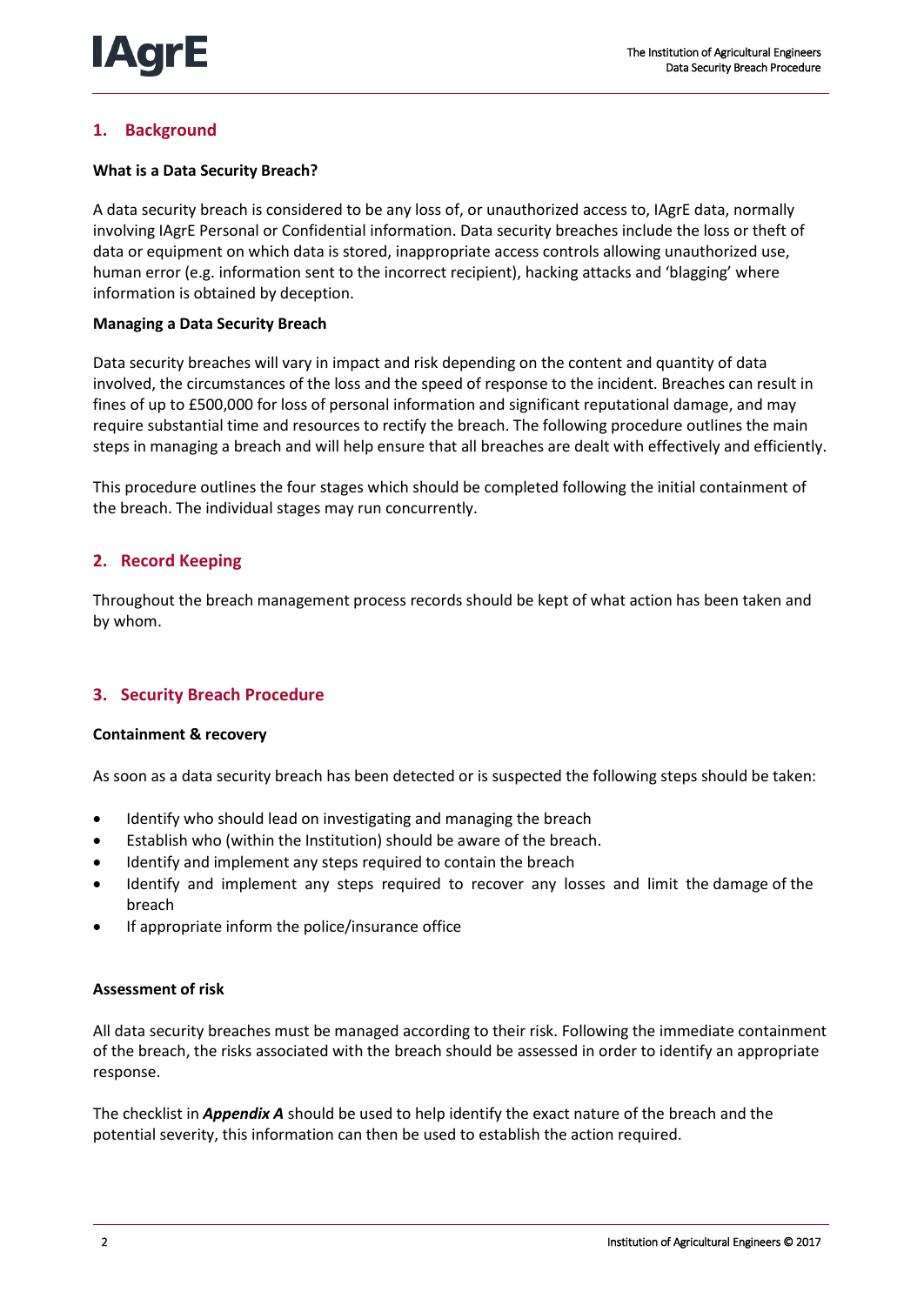# **Notification of breach**

Consideration is required as to whether any individuals, third parties or other members should be notified of the breach. This will depend on the nature of the breach, any notification must be carefully managed. Don't be too quick to disclose information before the full extent of the breach is understood; when disclosure is required ensure that it is clear, complete and serves a purpose.

The checklist in *Appendix B*: Notification of breach checklist should be used to identify potential members who should be notified and to establish what information should be disclosed.

The CEO must be involved in the notification process and no message sent without approval. The Information Commissioner's Office may be notified only after liaison with the University Data Protection Officer.

#### **Evaluation and response**

It is important to investigate the causes of the breach and evaluate IAgrE's response to the breach. A brief report on the breach, how it was dealt with and recommendations on how to prevent the breach reoccurring and similar risks should be written. All significant breaches must be reported.

Finally if there are recommended changes to this procedure, such as additional information that would have been helpful or further explanation required these should be communicated to IT Governance and Compliance.

# **4. Further Resources and Contact Details**

#### **Resources**

[ICO guidance on Data Security Breach Management](http://www.ico.gov.uk/for_organisations/data_protection/~/media/documents/library/Data_Protection/Practical_application/guidance_on_data_security_breach_management.ashx) [Notification of Data Security Breaches to the ICO](http://www.ico.gov.uk/for_organisations/data_protection/the_guide/~/media/documents/library/Data_Protection/Practical_application/breach_reporting.ashx)

#### **Contacts**

To report an urgent security breach please contact the IAgrE Secretariat immediately at:

Data Protection Officer The Institution of Agricultural Engineers The Bullock Building (Building 53) University Way Cranfield Bedford MK42 0GH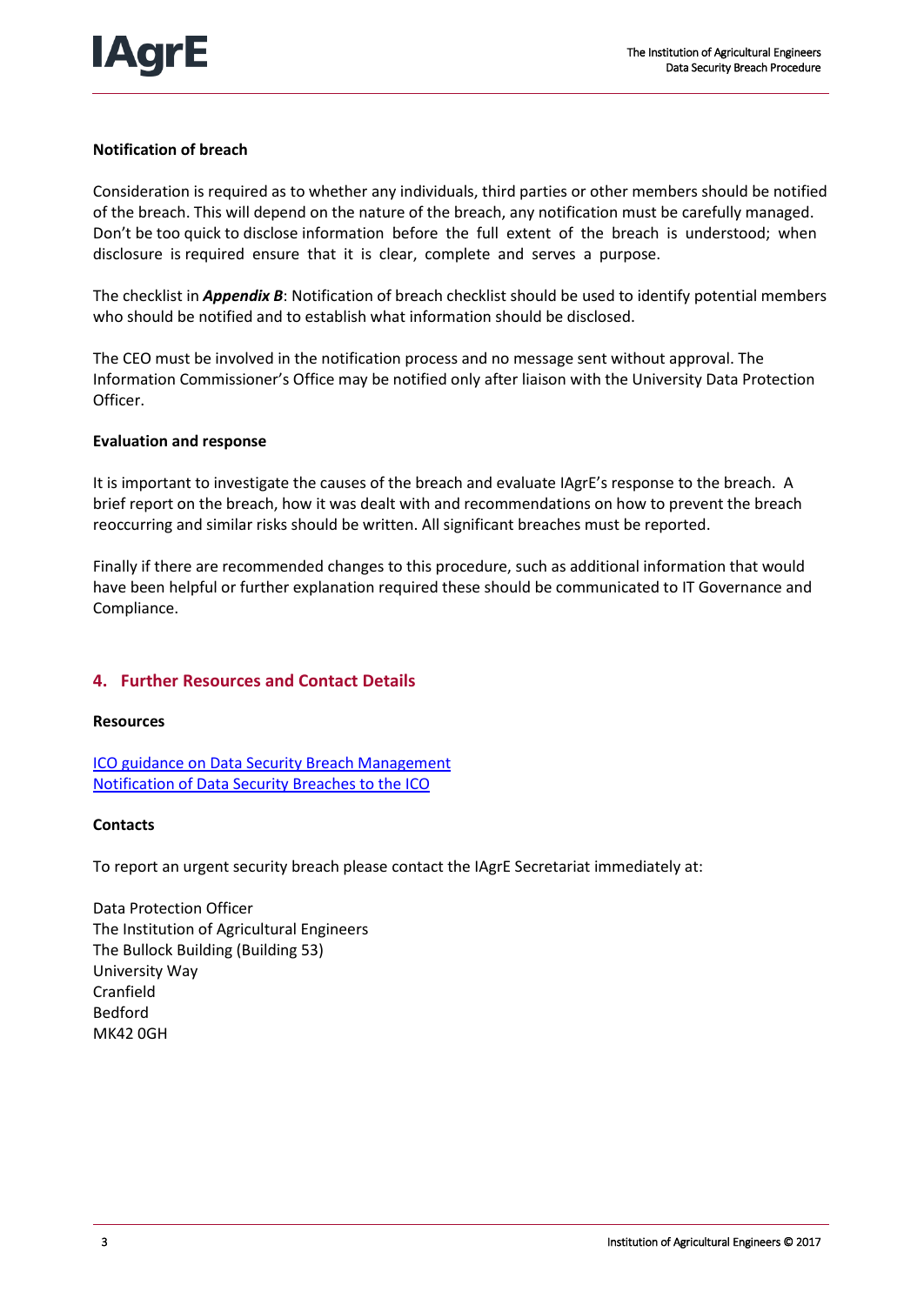# **APPENDIX A: SECURITY BREACH RISK ASSESSMENT CHECKLIST**

- What is the nature of the breach? (This information should be as detailed as possible covering what has happened e.g. theft/unauthorised access)
- How did the breach occur?
- What type of Data is involved? (The individual data fields should be identified e.g. name, address, bank account number, commercially sensitive contracts)
- How many individuals or records are involved?
- If the breach involved personal data, who are the individuals? (Students, staff, members etc)?
- What has happened to the data?
- Establish a timeline? (when did the breach occur, when was it detected, who detected the breach, when was the breach isolated? etc)
- Were there any protections in place? (e.g. Encryption)
- What are the potential adverse consequences for individuals or the IAgrE? How serious or substantial are they and how likely are they to occur?
- What could the data tell a third party about an individual, what harm could this cause? What commercial value does the information have?
- What processes/systems are affected and how? (e.g. web page taken off line, access to database restricted)